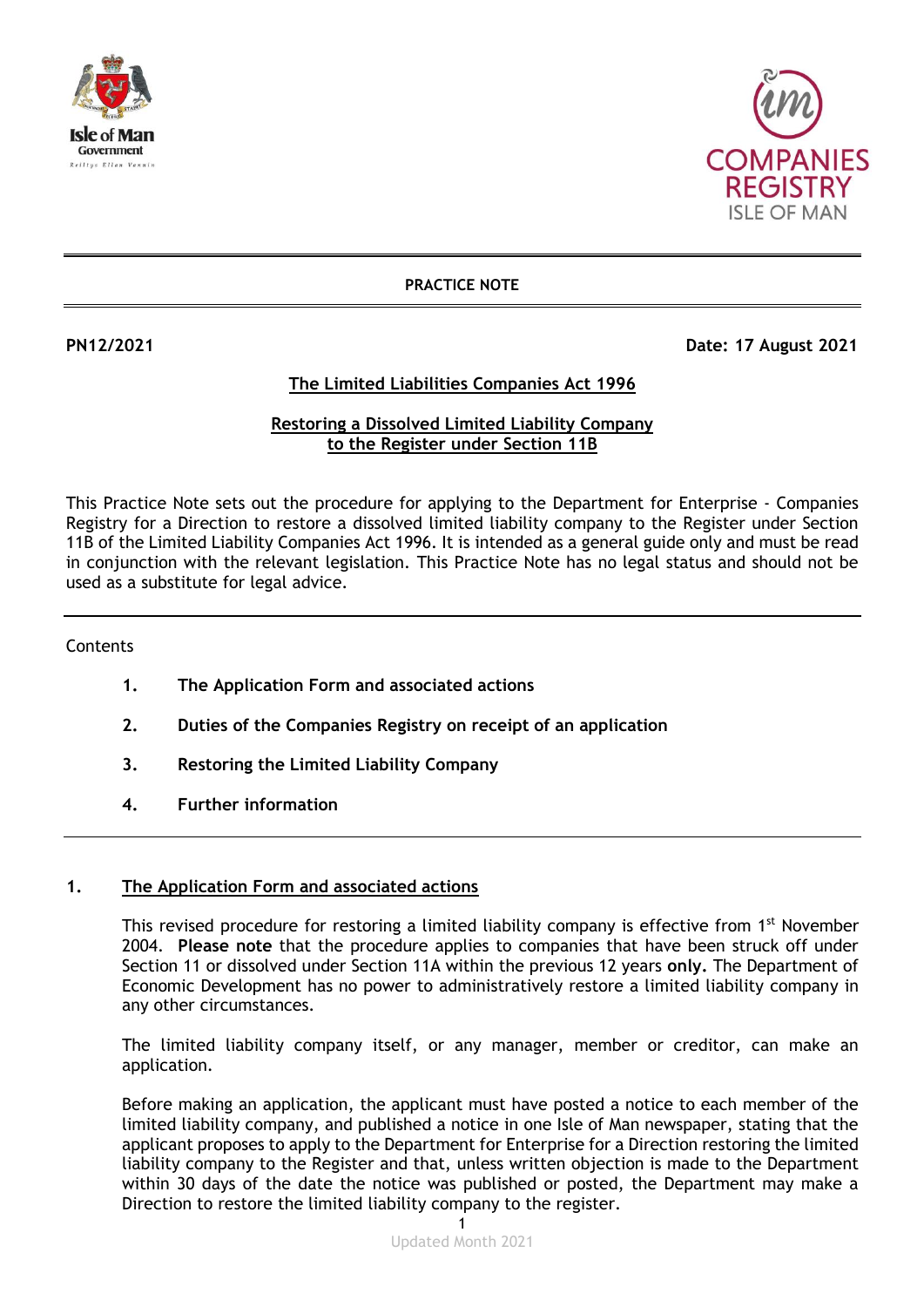In addition, the applicant must obtain from each of the Attorney General, the Assessor of Income Tax and the Collector of Customs & Excise written confirmation stating that they have no objection to the restoration of the limited liability company to the register.

Applicants should be aware that the Assessor of Income Tax and the Collector of Customs & Excise will require that any matters outstanding with their respective departments are settled to their satisfaction before issuing such written confirmation.

The application to restore the company must be made on the prescribed form (**L11B**), which is attached to this Practice Note or can be downloaded from the Department's website [www.gov.im/categories/business-and-industries/companies-registry.](http://www.gov.im/categories/business-and-industries/companies-registry) This consists of a single page document to be completed by the applicant.

The application must be accompanied by a copy of the notice to the IOM newspaper and of EACH of the notices sent to the members as describe above, and by the written confirmations as described above. Please note that you must send the originals of the written confirmations, photocopies or faxes are not acceptable.

There is a prescribed fee for the restoration (**currently £1,185**), which must be paid at the time the application is submitted for registration.

### **2. Duties of the Companies Registry on receipt of an application**

Once the application has been accepted, the Companies Registry will publish on its website and in an index available for inspection at its public counter, a notice to the effect that an application for restoration has been received.

**Applicants are advised that, should any objection be received, no Direction for Restoration will be made until either the objection is withdrawn, or the Department decides that the objection is completely without justification.**

If no objection has been received before 30 days have passed since the notice given in paragraph 1.3 was last published or posted, the Department may direct that the name of the limited liability company be restored to the register and a certified copy of the Direction will be posted to the applicant.

The direction may also include such further directions or conditions as may be thought just. The most common conditions imposed are for the filing of all outstanding documents, with payment of all fees due at the rates applicable under the current fees order.

In order to speed up the process of restoration, the Companies Registry will accept the filing of all outstanding documents, together with the relevant current filing fees, at the same time as the application for restoration is submitted.

A limited liability company applying to be restored may be directed to change its name on restoration where, for example, another company has taken a similar or identical name to that of the dissolved limited liability company during the period it was dissolved.

#### **3. Restoring the Limited Liability Company**

In order to complete the restoration, applicants must return the certified copy of the Declaration to the Companies Registry with confirmation that any conditions attached to the Direction have been met, or that they can be met on registration, if the conditions are not met, this will delay the restoration of the company to the register.